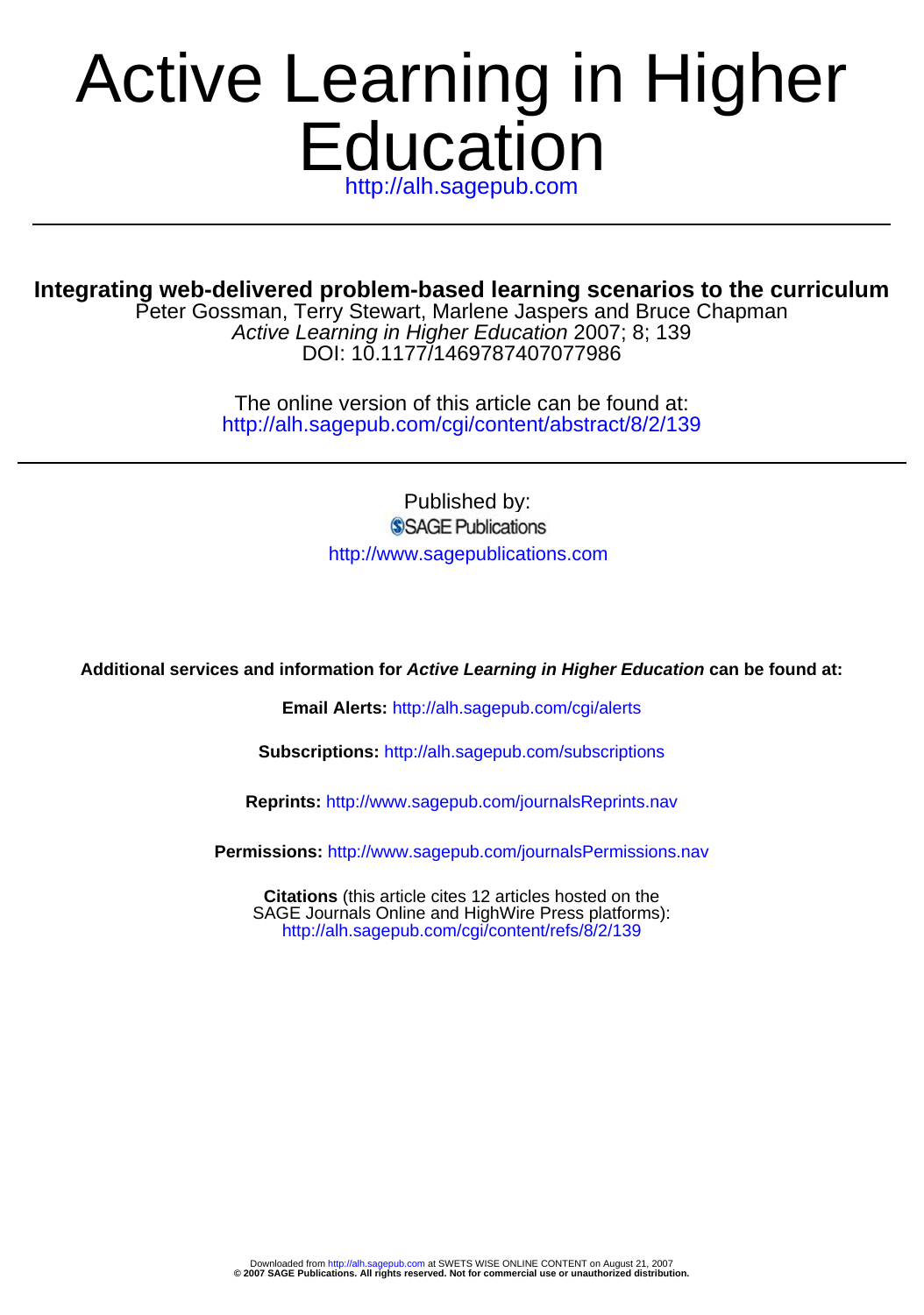# **Integrating web-delivered problem-based learning scenarios to the curriculum**

### active) learning in higher education

Copyright © 2007 SAGE Publications (Los Angeles, London, New Delhi and Singapore) Vol 8(2): 139–153 DOI: 10.1177/1469787407077986 **ARTICLE** 

PETER GOSSMAN *AUT University, New Zealand*

TERRY STEWART *Massey University, New Zealand*

MARLENE JASPERS & BRUCE CHAPMAN

*Lincoln University, New Zealand*

ABSTRACT This article reports on a small-scale research project  $(n=56)$ that investigated student educational gain. For the purposes of this study, gain is defined as an increase in the score that students obtain for pre/post intervention tests. Students received authentic exposure to the process via a web-delivered problem-based scenario. The students were randomly allocated to case and control groups. No statistically significant differences in educational gain were recorded between the two groups. However, the research highlights the requirement to fully integrate problem-based learning (PBL) work into a curriculum. It also confirms findings from other research that students engage well with PBL and enjoy the learning process using this methodology.

KEYWORDS *: case-based learning, diagnostic training, plant protection, problem-based learning, scenario-based learning*

# **Introduction**

The effectiveness of problem based learning (PBL) is a major educational issue that continues to be debated because of the confusion over terminology and lack of conclusive evidence to support or reject it (Newman, 2003). Rhem (1998) suggests a PBL definition that emphasizes meaning-making over factcollecting. He stresses that in PBL problems are contextualized and considered in group situations resulting in better student comprehension,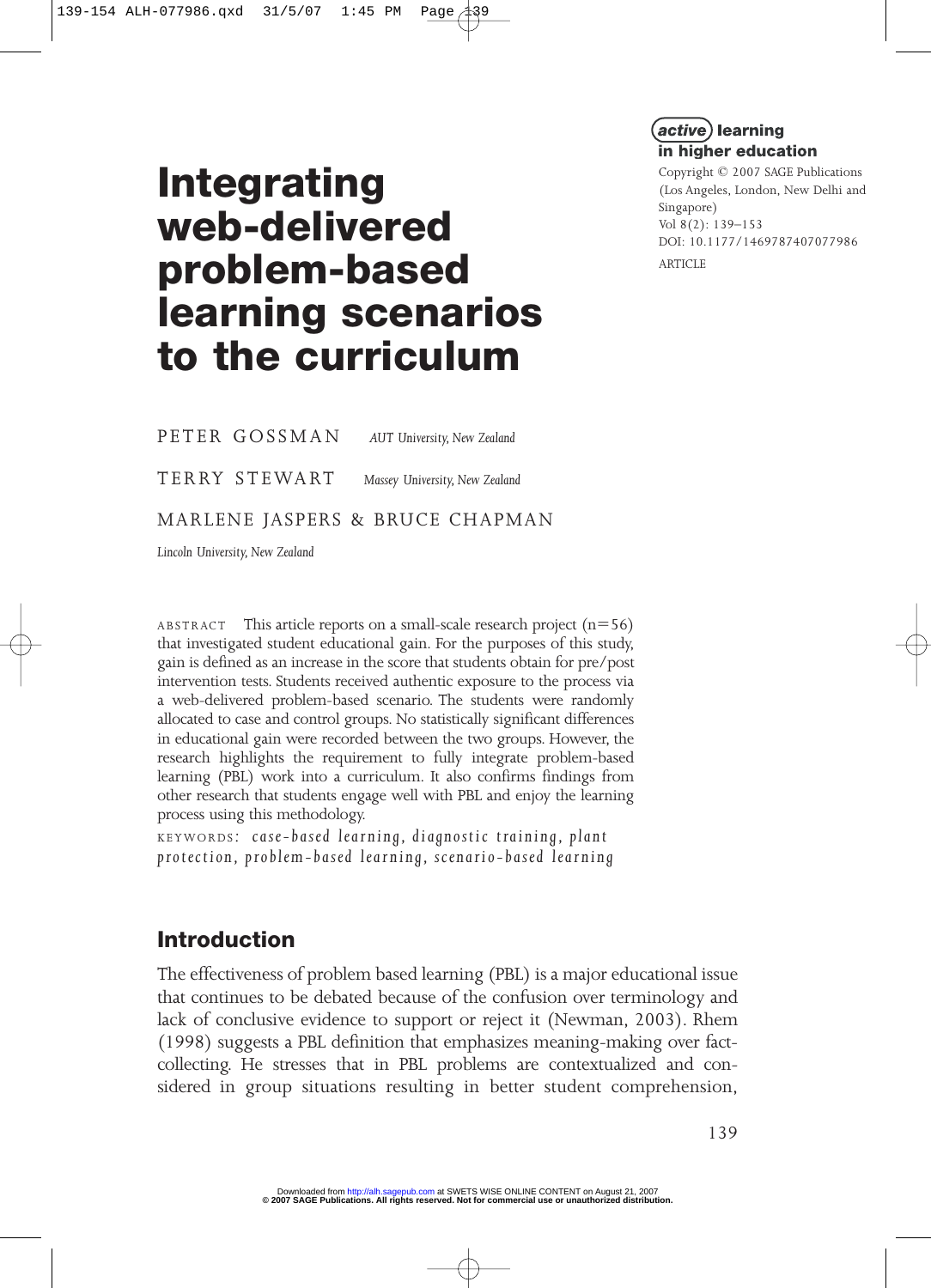greater learning, better 'knowledge forming skills' and wider social skills. Moust et al. (2005) note that research into PBL has shown that PBL has a positive effect on the process of learning as well as on learning outcomes. Prince (2005) in his review of action learning suggests two views about PBL: firstly, that it is difficult to conclude if it is better or worse than traditional curricula, and secondly, that 'it is generally accepted … that PBL produces positive student attitudes' (2005: 228). Major and Palmer (2001) agree with Prince and conclude their review of PBL literature by stating 'students in PBL courses often report greater satisfaction with their experiences than non-PBL students' (2001: 4). However, a study by Beers (2005) demonstrates no advantage in the use of PBL over more traditional approaches.This sample of existing literature suggests that further studies are needed in order to either support or reject PBL's efficacy.

PBL clearly sits towards the student-focused, learning-orientated end of the conceptions of teaching scale and away from the teacher-centred, contentorientated end (Entwistle, 2000) and as such it can be argued that it facilitates understanding and encourages conceptual change (Bonwell, 2001).The history of PBL and its definitions are covered in detail by Gijbels et al. (2005) and by Prince (2005) amongst others and do not need to be addressed here. However, it is worth reiterating that the key characteristic of PBL, according to Gijbels et al. (2005) is posing a 'concrete problem' to students to initiate the learning process.

PBL has emerged as a 'coherent educational approach' (Moust et al., 2005) that has both benefits, noted above, and some difficulties associated with its use. Kirschner et al. (2006) suggest that PBL ignores human cognitive architecture and places heavy demands on working memory and that it may restrict learning due to the cognitive load it places on students. In addition to these working memory demands, Mackenzie et al. (2003) note that PBL also requires students to assume greater responsibility for what and how they learn. They go on to identify that 'the student's role … includes defining issues, identifying learning needs, drawing on self-directed learning in relation to scenarios provided by clinical and research cases, and organizing and integrating learning material from various sources' (2003: 13). It is this variety of roles that places the cognitive load onto the students. However, Hake (1998) concludes a large review  $(n=6000)$  of interactiveengagement compared with traditional teaching by noting that the former method promotes a variety of improvements in a variety of areas. An additional dimension in the use of PBL has been detailed by Kumar and Kogut (2006), who report that students with 'a keener sense of metacognition' (2006: 114) can readily formulate the steps required by problem solving exercises. Conversely, the students  $(n=25)$  in their study, who were motivated by extrinsic factors and who required greater teacher input did not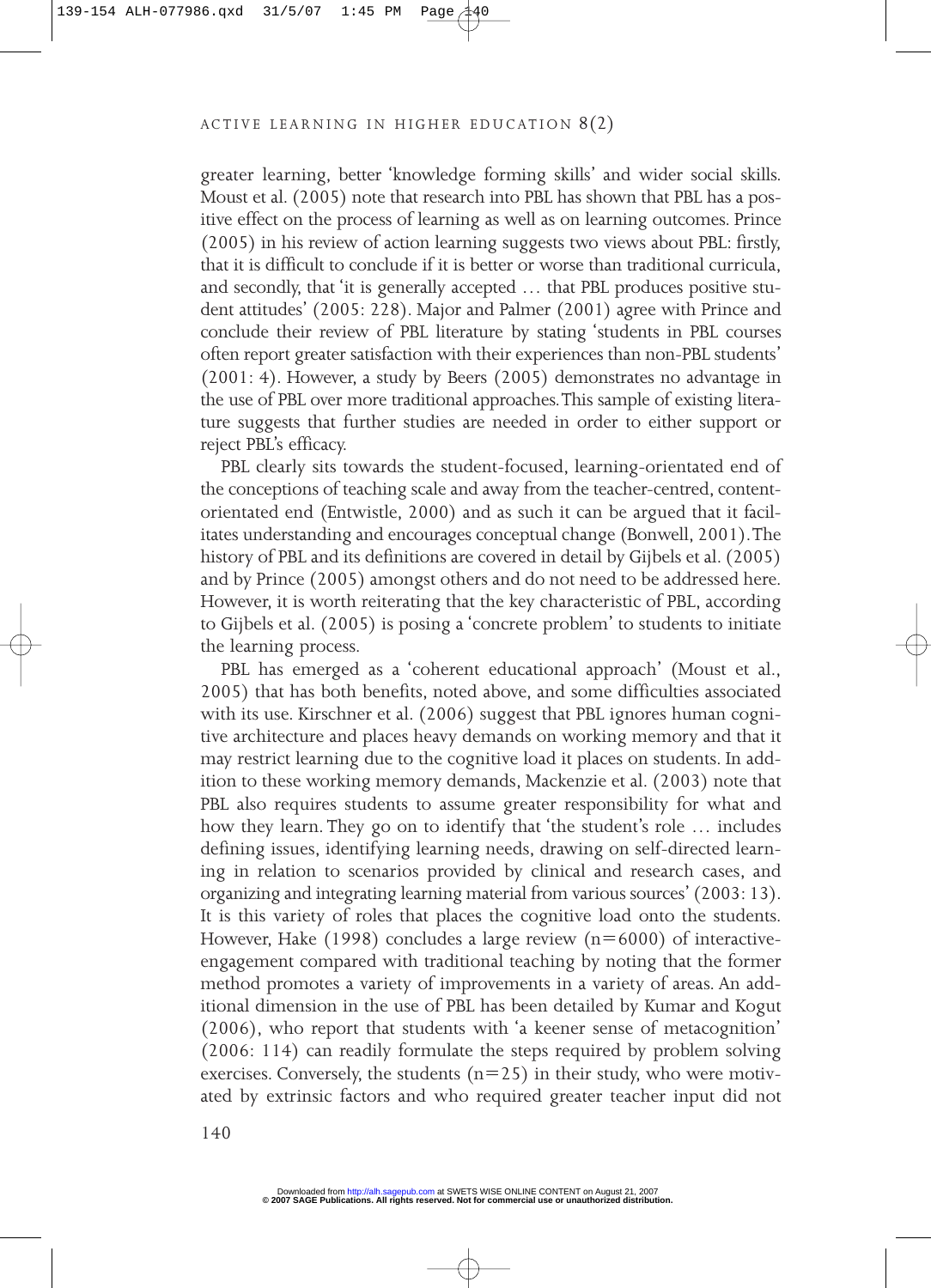cope well with PBL.They note that PBL raises difficulties for students because they need to adjust to the 'learning mechanisms embedded within PBL' (2006: 115).These studies suggest that further research is needed into the process of learning (by the students) using PBL rather than a focus on its use to deliver content.

As PBL has evolved and been recognized as a learning methodology, information and communication technology (ICT) in teaching has also developed. Gibson et al. (2002) note that the most prevalent use of ICT in education is in the creation of static documents from lecture notes.They argue that ICT can readily merge theory and practice. Goeghan (1994, cited in Carlson, 1998: 3) estimates that only five per cent of teachers use ICT in a capacity beyond its ability to replicate a blackboard and overhead projector. Carlson (1998) offers reasons for this: ICT developers do not pay sufficient attention to end user needs; technology in education does not have a sufficiently developed paradigm for its use; and teachers are characterized as resistant to the adoption of ICT in teaching and learning.

Practitioners, in any field, encounter many problem situations within their professional lives which are difficult to replicate realistically and bring to life in a lecture format. PBL using ICT aims to enhance students' ability to form structured approaches to deal with issues. When undertaking a PBL exercise students are required to analyse and assess the given situation, make choices as to how they might tackle it and provide recommendations for future action. They can make observations, seek further information from various sources and undertake common diagnostic tests.The use of ICT to deliver a PBL scenario can therefore integrate the theory and the practice of the topic being studied.The literature on PBL also discusses how problems for students should be presented and whether the students should be taught the subject matter prior to the PBL discussion. Bowden and Newton (1996) report a definition formulated by Boud and Feletti (1991) stipulating that PBL starts with the problem and not the earlier presentation of the subject matter in a lecture. The ICT and PBL approach allows students to be presented with a previously unseen problem. But, it can also support the student's learning by offering guidance and therefore reducing some of the cognitive load demands noted earlier.

Although there is material about the use of ICT in PBL courses it often focuses on the potential for the World Wide Web (Watson, 2002) to enhance them. Watson (2002) goes on to say that ICT can promote both the development of problem-solving skills and students' abilities to use information technology, emphasizing an advantage of PBL as a promoter of process as opposed to content objectives. However, there is a lack of empirical evidence for these claims. This suggests that further research is needed into finding out how students learn, as well as their abilities with regard to the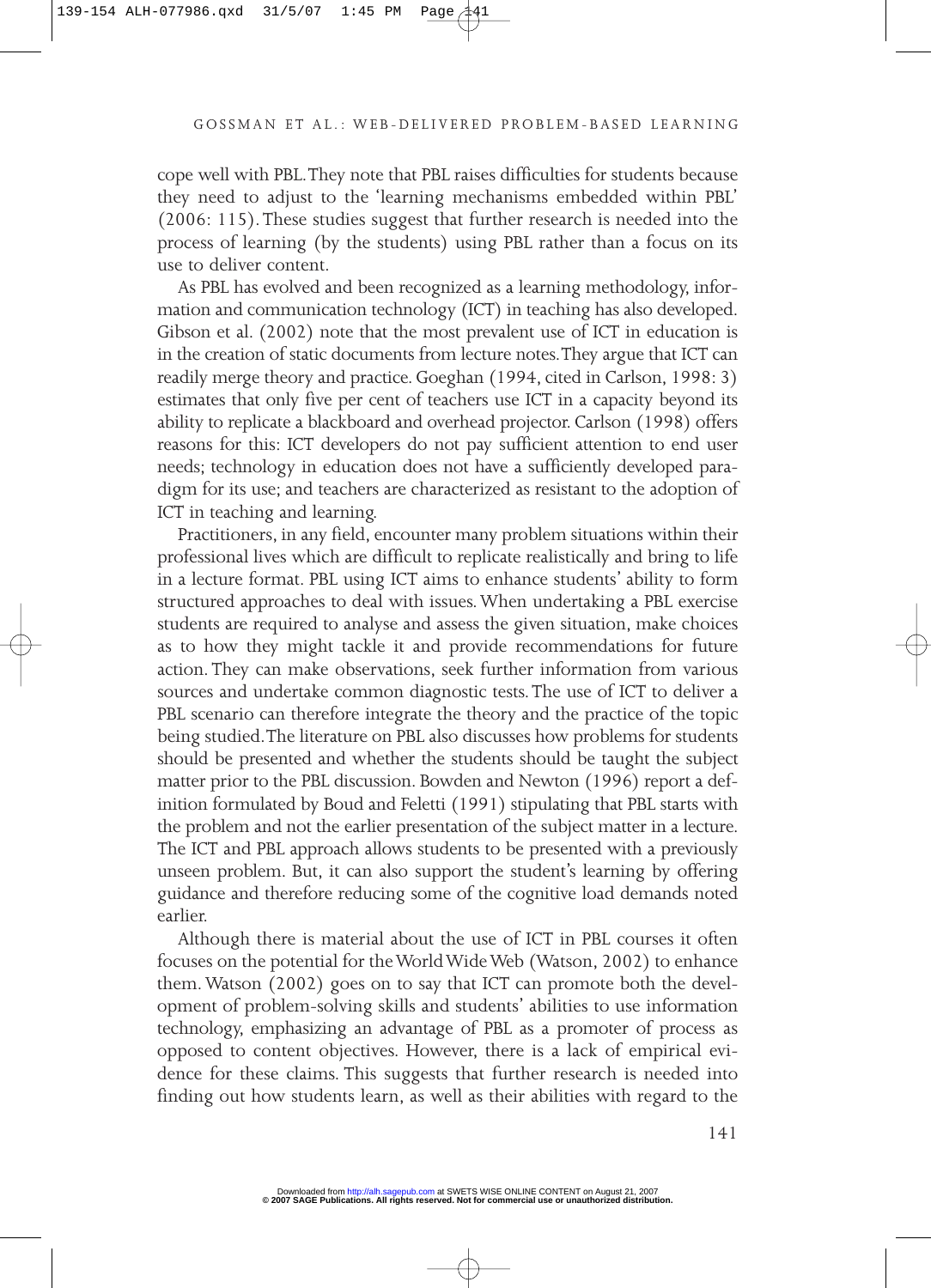use of technology in so doing, that is, a focus on the process of learning, rather than content of a subject.With regard to educational gain in terms of content, Lockhart and Le Doux (2005) found a significant improvement in the content knowledge test score for high school students using PBL for learning about gene therapy. Prior to the PBL exercise 35 (of 97) students knew what gene therapy was and could offer an appropriate definition of it. After the PBL module, 93 students gave a suitable definition and identified a disease for which it would be appropriate to use gene therapy as a treatment.Their study raises an important issue of how to evaluate the success of PBL. Learning methodologies can by evaluated by many means, for example, students' gain in knowledge or change in students' cognitive and/or metacognitive development. For Lockhart and Le Doux (2005) it was simply an increase in the numbers of students who could accurately define the topic.

As noted above, there are conflicting views on the efficacy of PBL as an approach; as Prince (2005) remarks, we need further research evidence to support or reject the view that PBL is better, and in what way(s) than more traditional methods. Whilst the literature cited above makes the point that PBL has primarily been used to deliver content, there is a need to look not at content but instead at process.What is it that students actually do in order to learn? What are their views on both this and the PBL approach itself? Research addressing these questions will inform the debate surrounding the efficacy of PBL.The hypothesis of the study described later in this article was that the PBL intervention using ICT and a software-based scenario would enhance student learning of the processes involved in their practice. In our investigation of student educational gain is defined as an increase in the score students' obtain for pre/post intervention tests which tested student contextual decision making. The unusual aspect of this study is the integration of ICT and a PBL scenario into a learning activity aimed at developing students' process skills rather than their curriculum knowledge.

## **Methodology**

The aim of this study was to investigate the effectiveness of a PBL scenario delivered via web-based technologies. Effectiveness was approached from two perspectives, the students' perceptions of the exercise and from an 'educational gain' viewpoint. A pre/post testing approach was used, although the PBL intervention sat outside the normal structure of the course. The 'educational gain' was defined as an improvement in the pre/post PBL exercise test scores. It was quantified by using the pre/post test scores within a case/control group experimental design.This experimental design approach has also been used in a nurse education context by Beers (2005), who, in a study with a lecture group ( $n=18$ ) and a PBL group ( $n=36$ ), sought to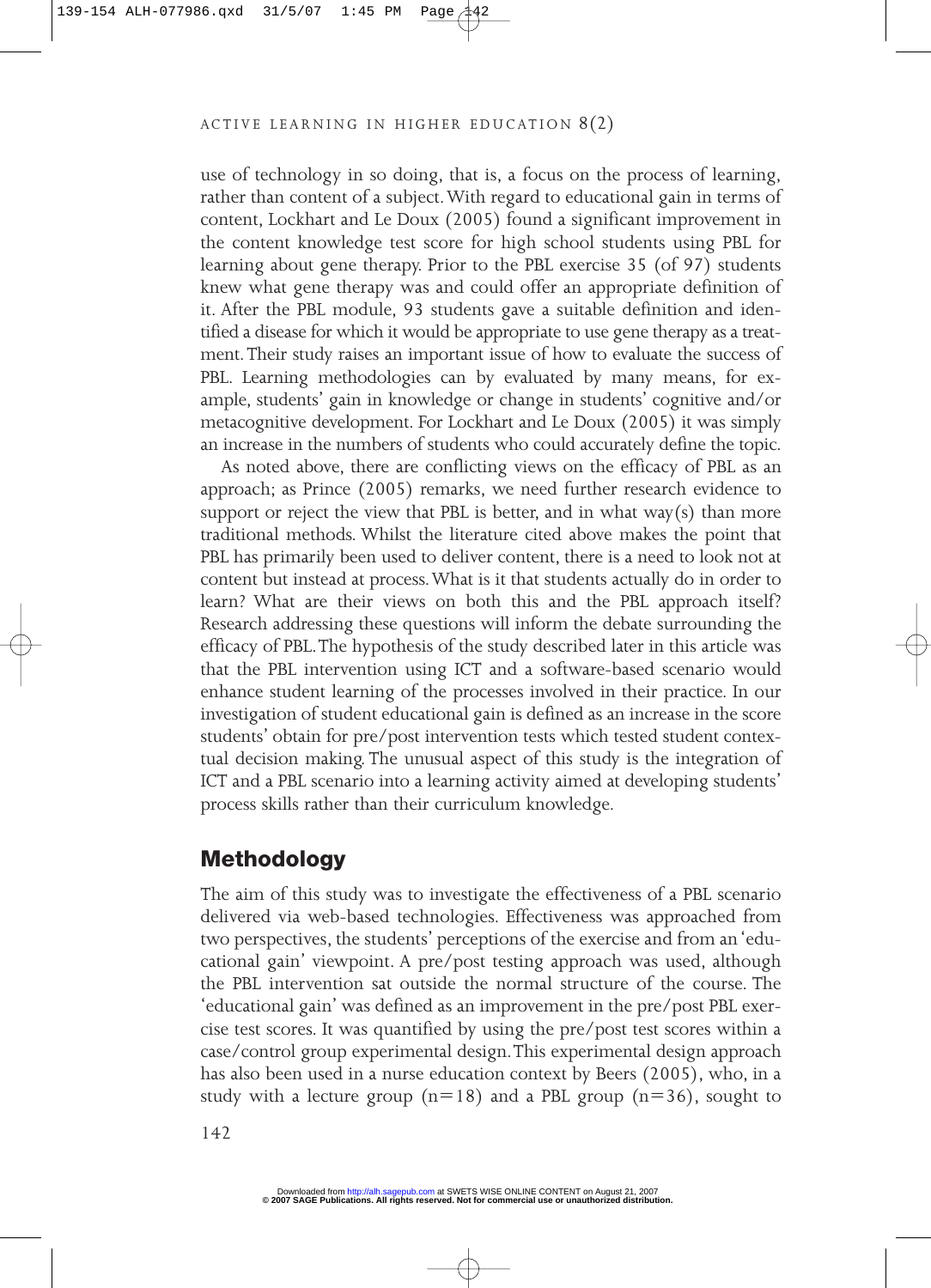evaluate the learning gain associated with each strategy. This approach, a simple pre/post knowledge test, has also been used in a high school context (Lockhart and Le Doux, 2005), although unfortunately, the authors do not report the timing of the post-intervention test.

The problem was developed and presented using PBL Interactive, an authoring and presentation package specifically designed to present problem-based scenarios (Anonymous, 2006). An appropriate contextual scenario, an apple orchard with trees (see Figure 1 below) showing symptoms of unknown disease was presented over the web to the students via a webbrowser. In this study, students were not given any prior teaching about disease possibilities or diagnostic methodology.

Students proceeded through the scenario by selecting an action and responding to the displayed results. They could then make a judgement as to whether or not the action had been appropriate and use the additional information to figure out their next step.The pre/post test asked questions about the process (see example in Table 1).

At the end of the exercise, students were informed what the problem was (Phytophthora crown rot) and how and why an expert would have approached the scenario to reach a diagnosis.The learning outcome envisaged for the students was that by completing this 'walkthrough' they would be better able to explain their approach to plant pathology problem diagnosis and the processes involved 'in the field'.

In previous courses at another institution, similar exercises were run as assessable assignments, after the students were taught diagnostic methodologies by more traditional means (that is, lectures and laboratory classes) (Stewart and Galea, 2006).

Data from the students, assessing their learning of plant protection processes, was obtained via a twenty item online test that was administered to both the exposure (case) group and the non-exposure (control) group. Figure 2 illustrates the timing of the online test for the case and control



*Figure 1* **Screenshot of apple orchard PBL scenario**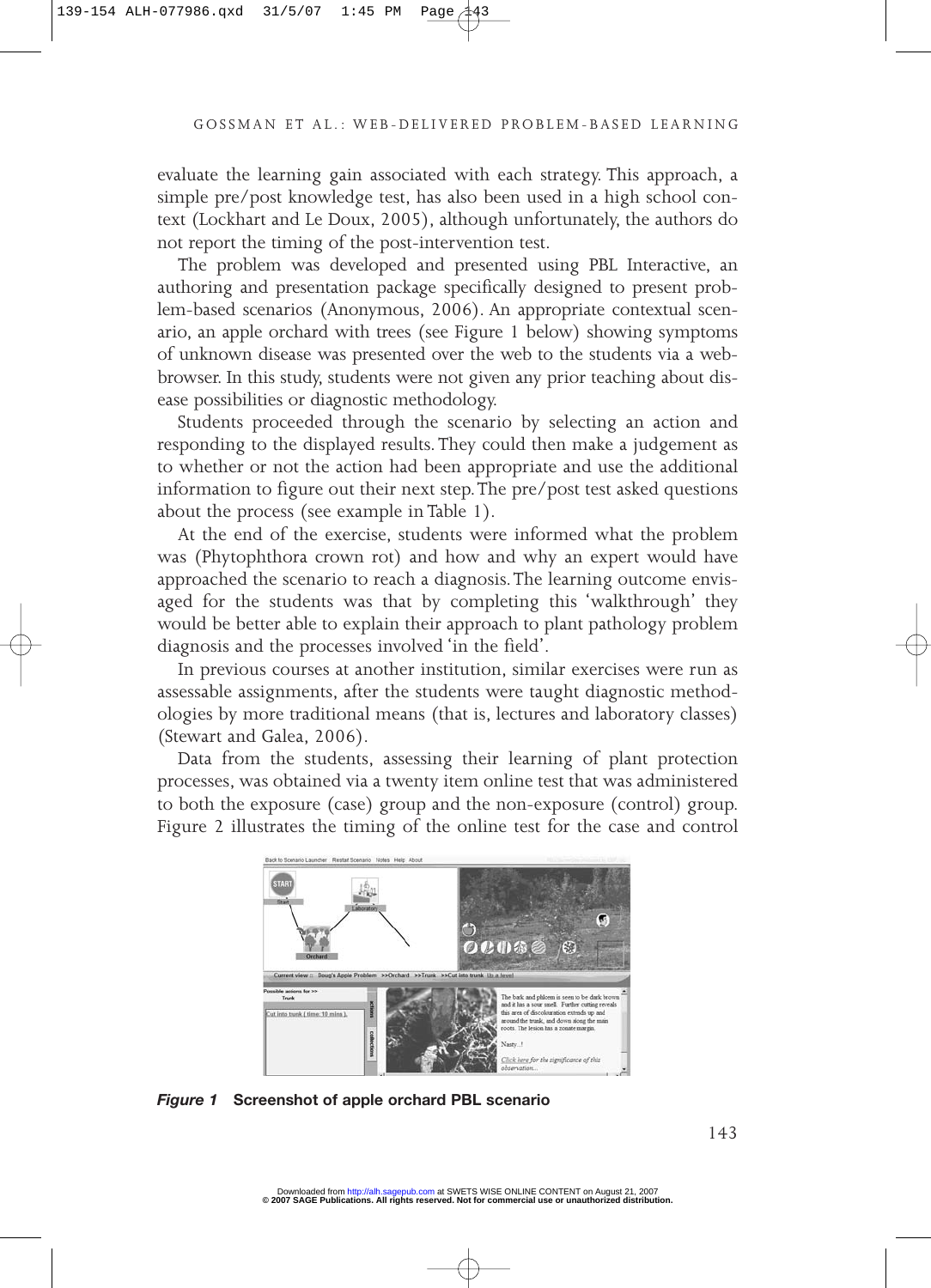#### *Table 1* **Example question**

- Q. 19 You are a consultant, called in by a farmer about a problem in his wheat plants. At first glance, they appear to be suffering from a nitrogen deficiency – older leaves are turning chlorotic and plants are stunted. What should you do FIRST to further investigate this problem?
	- (a) Dig up some roots to check, in case it is actually a root problem (2)
	- (b) Investigate nutrient management in the orchard and see if there seems to be a problem there? (1)
	- (c) Send leaf samples off to a diagnostic lab to see if the leaves are low in nitrogen (0)
	- (d) Send samples off to the lab to test for cereal yellow-dwarf virus (0)



(e) Recommend an application of urea (0)

#### *Figure 2* **Timelines for the project**

groups and shows how both groups were given the PBL experience prior to their final examinations for the paper. The online test was administered both before and after the PBL work.Two classes of students were included in the research. One class were second year undergraduate plant protection students  $(n=10)$  and the other class were third year undergraduate plant protection students ( $n=22$ ). The participants ( $n=32$ , 11 female and 21 male) from each class were randomly allocated to the case or the control group. The control group  $(n=19)$  experienced their normal teaching throughout the semester (which included a lecture on the process of problem diagnosis), whilst the case group  $(n=13)$  experienced the normal teaching plus teaching using the PBL web-based scenario.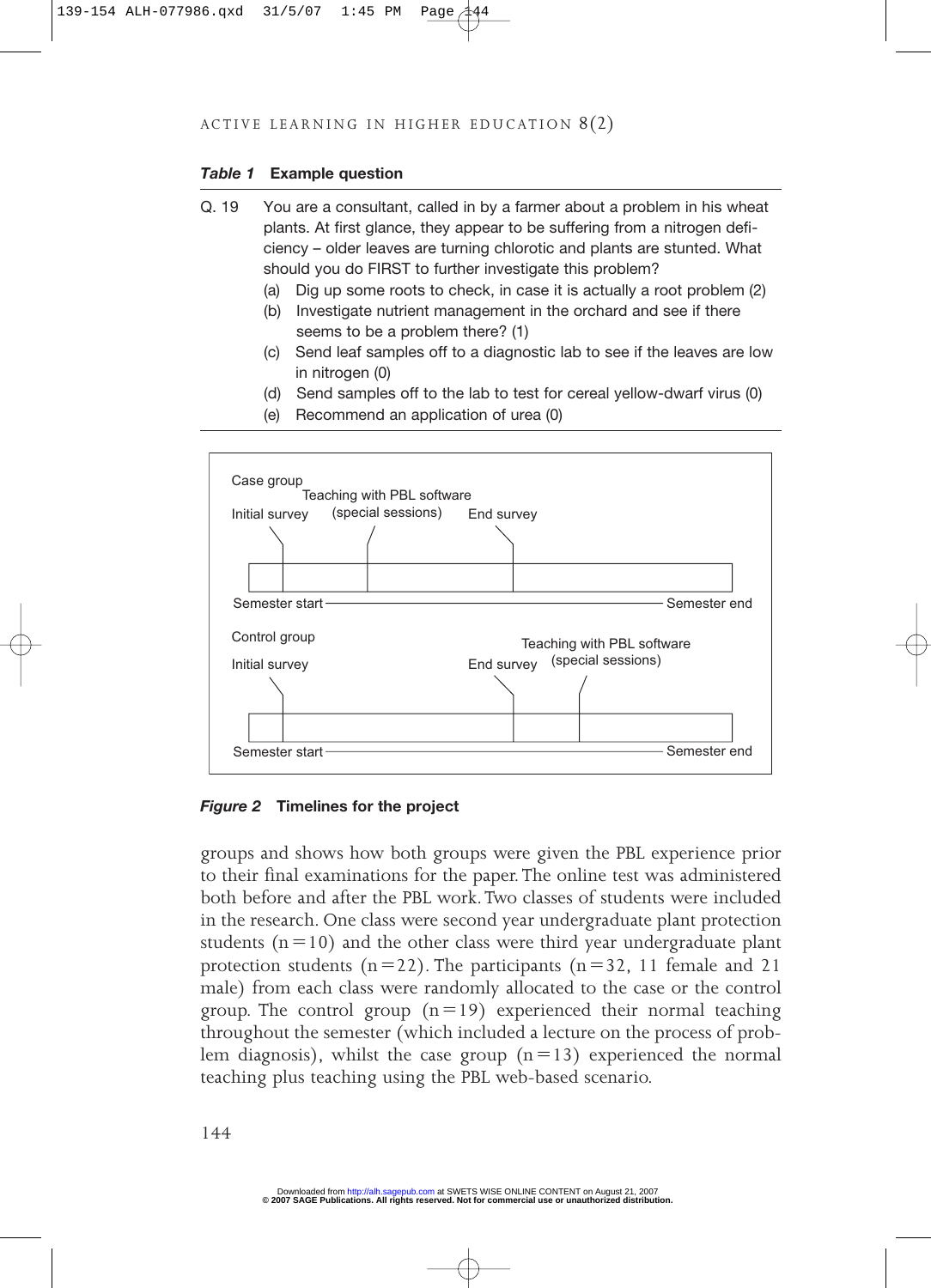Students in both the case and control groups for both classes were given an opportunity to complete the online test. The software used for the test administration allowed the questions and their answers to be shuffled to minimize any score gain that might have occurred through familiarity with the questions. The online test consisted of twenty questions, each with five answer options, one of which was correct and worth two marks, and one of which was partially correct and worth one mark. The remaining three options were all incorrect and were not worth any marks. During the administration of the test it was made very clear to the students that the marks recorded did not form any part of the formal assessment of their paper. After the pre and post tests had been undertaken the answers were provided to the students for revision purposes. An example question is included in Table 1.

The students' views about learning using PBL software were obtained after they had all participated in the web-based scenario. Sixteen questions were asked and a mixture of Likert scale responses and open questions was used.

## **Results**

In both this section and the analysis section the data are addressed in the following order:

- (i) the online test results;
- (ii) the evaluative questionnaire scaled responses to the statements; and
- (iii) the evaluative questionnaire responses to the open questions.

The graph (Figure 3) illustrates the results from the case and control groups, pre and post experiencing the scenario. The mean score for the case group increased from 60.5 per cent to 63 per cent (up 2.4%) and from 59.2 per cent to 62.5 per cent (up 3.4%) for the control group.

The data from the evaluative questionnaire Likert responses are presented below (Figure 4). In all cases, a five point 'strongly agree' to 'strongly disagree' scale was used. Points on the scale were allocated values with a mid-point value of three. For the seven questions reported here, all average scores were positive and higher (or lower depending upon the phrasing of the statement) than the mid-point value. For example, Question 9 asks students to agree or disagree with the statement, 'the scenario made me think about the diagnostic process', and recorded a mean score above 3, whilst the statement in question 16, 'I would have learnt more from readings on the subject', recorded a mean score below three. Both cases can be interpreted as positive responses supporting the use of PBL as a learning method.The earlier questions (Qs 1–8) asked the students about the practicalities of using the PBL interactive software and are not reported here.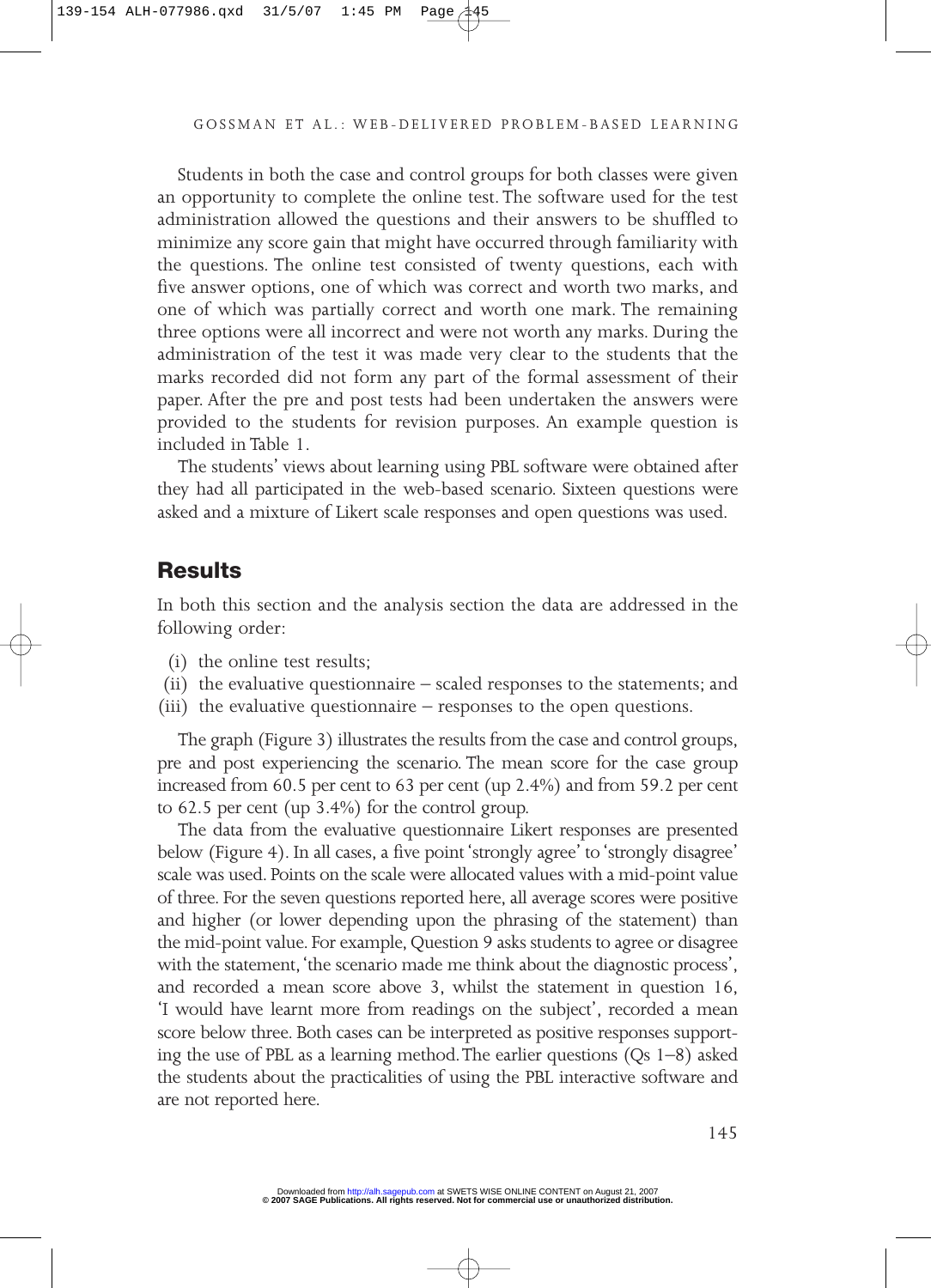

*Figure 3* **Case and control group mean test scores**



*Figure 4* **Evaluative questions mean scores (scale range: strongly disagree1, strongly agree5)**

From the open answer questions on the evaluative questionnaire  $(n=39)$ , categories of responses were identified using content analysis (Cohen and Manion, 1994).

For the questions asking students about the presentation of the scenario using information technology the following frequencies (see Table 2) were recorded.

The students identified a range of positive educational benefits from using the ICT based PBL scenario (Table 2).'Ease of use' and 'enjoyable' are perhaps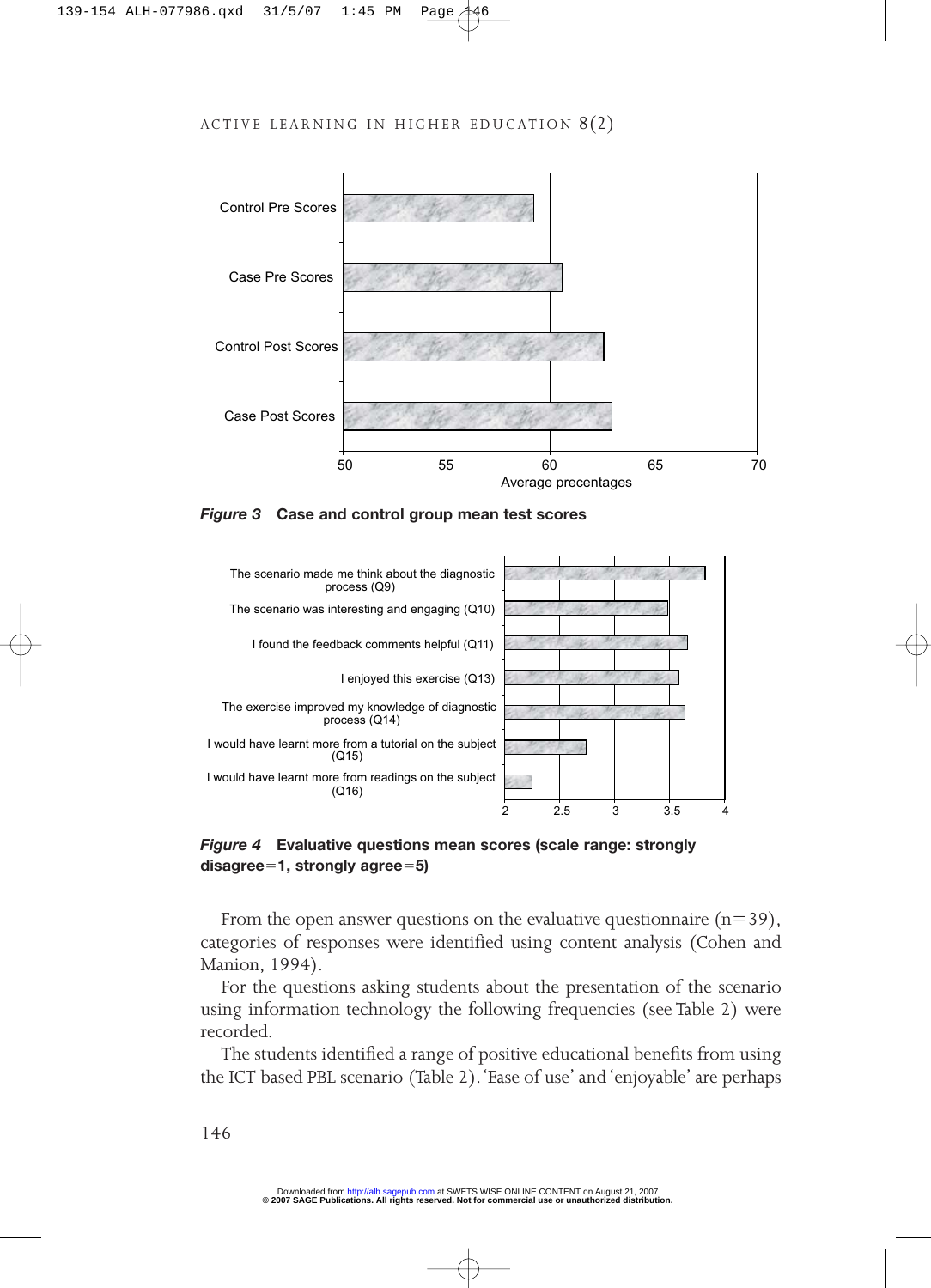| Categories                                                 | $+ve$<br>responses | Categories                              | $-ve$<br>response |
|------------------------------------------------------------|--------------------|-----------------------------------------|-------------------|
| Quality / quantity of<br>explanation<br>(instant feedback) |                    | Lack of instructions /<br>not intuitive | 6                 |
| Fase of use                                                | 14                 | Too simple                              | 3                 |
| Allowed reflection on<br>actions / interactivity           | 5                  | More scenarios required                 | 5                 |
| Incorporation of pictures                                  | 5                  | Computer issues (crashed)               | 4                 |
| Enjoyable                                                  | 5                  | Others (educational)                    | 5                 |
| Real world scenario                                        | 4                  |                                         |                   |

*Table 2* **Content analysis – PBL using information technology**

of little use as educational comments, although they may well contribute to a supportive learning environment. However, the identification of 'instant feedback', the 'incorporation of pictures' and the 'interactivity' (students could easily see the consequences of their choices) as well as the 'real world scenario' clearly indicate that students recognize some of the ways in which they learn effectively.The negatives illustrate the same point from a different perspective. Students are clearly frustrated by a 'lack of clarity of task', or 'too simple' tasks, or 'limited scenarios'.The four who identified the limited number of scenarios might, arguably, have gone on to work through others, had they been available.

Among the 'other' negative comments some rather instrumental statements were made, 'no correct answers', 'too much reading' and 'having to do the test when it was not assessed' are three examples.

Table 3 presents the results of the final question which allowed 'other comments' to be made.These were also revealing, although the actual number of responses was low (Table 3).

Examples of negative responses included: 'too rushed to be effective I needed more time to engage with the concept'; and 'too many examples unrelated to viticulture'.The first negative comment reveals that the student did not realize that they could access the scenario over the internet and therefore had as much time as required and not just the allocated class time.The second comment is more problematic for a teacher since it suggests that the student does not recognize the transferability of the diagnosis process from one context (the orchard) to another (a vineyard).

Examples of positive responses included 'useful, would do it again and encourage its development' and 'the software put the diagnostic techniques in their place, in the process of coming to a conclusion rather than teaching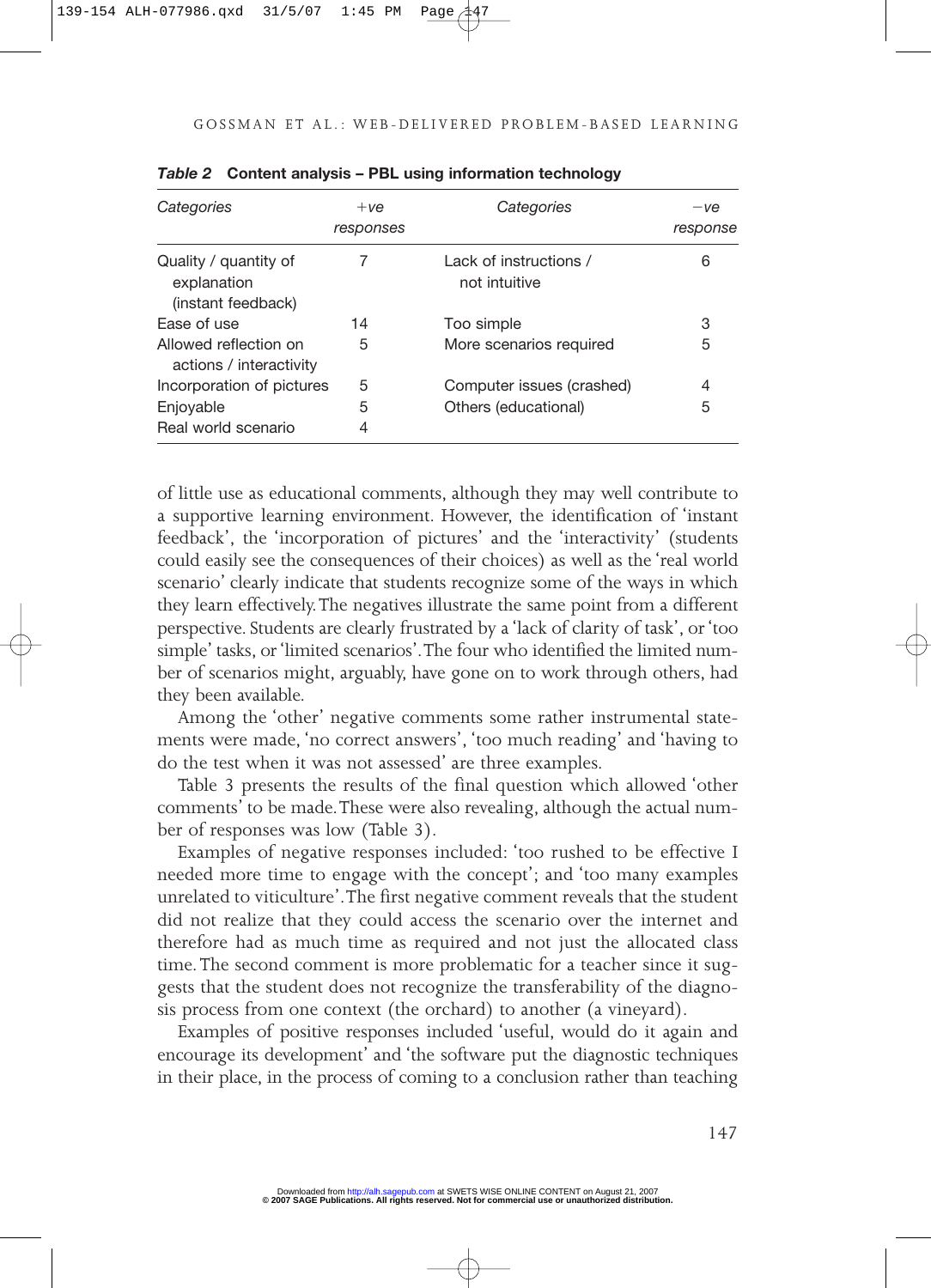| <u>, and an all and the continuity will add all all and addition to</u> |   |  |  |  |
|-------------------------------------------------------------------------|---|--|--|--|
| Categories                                                              |   |  |  |  |
| Positive responses<br>Negative responses                                | 5 |  |  |  |

*Table 3* **Content analysis – 'other comments regarding learning through the scenario'**

a hell of a lot about each one'.The second positive statement illustrates that, for at least one student, the teaching technique achieved its aim. One student correctly identified the key objective of the PBL exercise and summed it up with the following statement:'I felt you did not really learn about the actual pest, it was more learning about what steps you would take to identify the problem'.

# **Analysis and discussion**

A paired t-test was conducted on the pre and post online test scores for the case  $(n=14)$  and control  $(n=19)$  groups and no significant difference between the means was found. A two sample t-test for all the case  $(n=30)$ and control  $(n=22)$  group results was also conducted but not found to be significant.

Chi-square tests on these data show significant relationships between Q9/Q10, Q13/Q14, Q14/Q15 and Q14/Q16 (see Table 4).

The results obtained seem to suggest three things. One, students think that greater engagement with a task (created by the PBL scenario) promotes more thinking about the diagnostic process.Two, greater enjoyment of the PBL (using ICT) exercise promotes more knowledge gain about the plant pathology diagnostic process.Three, knowledge improvement is greater using a PBL teaching approach than using a tutorial or guided reading approach.

The written comments illustrate the problems associated with learner characteristics and dispositions (Kumar and Kogut, 2006). The student who states that there are 'no correct answers' reveals a great deal about their disposition.The statement is also clearly indicative of a student who holds a dualistic (received) view of knowledge (Perry, 1979). A rather better situation would be one in which students held a 'contextural relativism' position (Perry, 1979) where they recognized the need to evaluate alternative solution to problems. A student's response to PBL may provide a way to ascertain their level of cognitive and metacognitive development. The learning outcomes for this PBL scenario were summed up in the student statement 'it was more learning about what steps you would take to identify the problem'.The higher order metacognitive thinking in applying that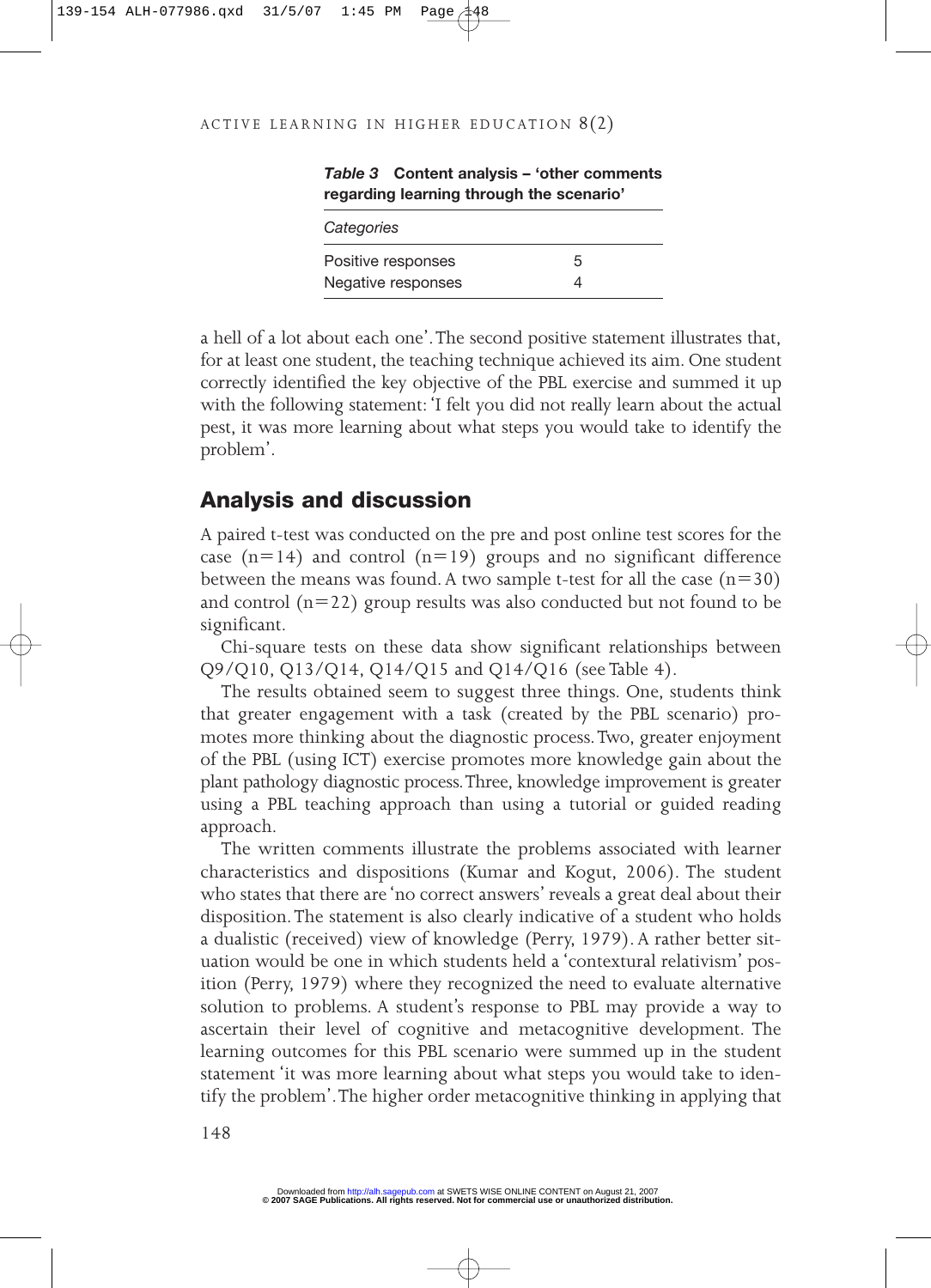| $H_0$                                                                                                                                                                                                 | Chi-square<br>statistic | Decision 95% |
|-------------------------------------------------------------------------------------------------------------------------------------------------------------------------------------------------------|-------------------------|--------------|
| Q9/Q10: There is no difference between students'<br>opinion about their thinking about the diagnostic<br>process and their views on their degree of<br>engagement with the scenario.                  | 30.49                   | Reject $H_0$ |
| Q13/Q14: There is no difference between students'<br>opinion about the enjoyment of the exercise and<br>it improving, in their view, their knowledge of<br>the diagnostic process.                    | 20.51                   | Reject $H_0$ |
| Q14/Q15: There is no difference between students'<br>opinion about their view of their knowledge<br>improvement due to the PBL exercise and<br>possible knowledge improvement from a tutorial.        | 22.26                   | Reject $H_0$ |
| Q14/Q16: There is no difference between students'<br>opinion about their view of their knowledge<br>improvement due to the PBL exercise and<br>possible knowledge improvement from directed readings. | 17.86                   | Reject $H_0$ |

#### *Table 4* **PBL using information technology**

process learning to future scenarios could provide an alternative testing benchmark for PBL.

The distinction between learning about process and content has also been noted (Savery and Duffy, 1995). Students are frequently conditioned by their educational experiences into thinking that they are required to learn 'correct' content. Any teaching that has a different objective, such as learning about process, has this obstacle to overcome.The study attempted to overcome some of these process and content issues by asking questions about plant pathology diagnostic processes in the online test. However, the results reported were inconclusive. The PBL exercise aimed to promote learning about the plant pathology diagnostic process but was seen by students as a problem with one correct solution.The use of the online test may have reinforced the view some students had of knowledge being polarized as correct or incorrect.

## **Conclusions and implications for practice**

This study has highlighted some of the issues involved with the implementation of new learning methodology.Any new methodology must be clearly explained to the students in order to ensure that their learning matches the intended outcomes. Students must also clearly understand the reasons why they are attempting a learning task and the PBL scenario needs to be carefully set and managed to promote the desired learning outcome.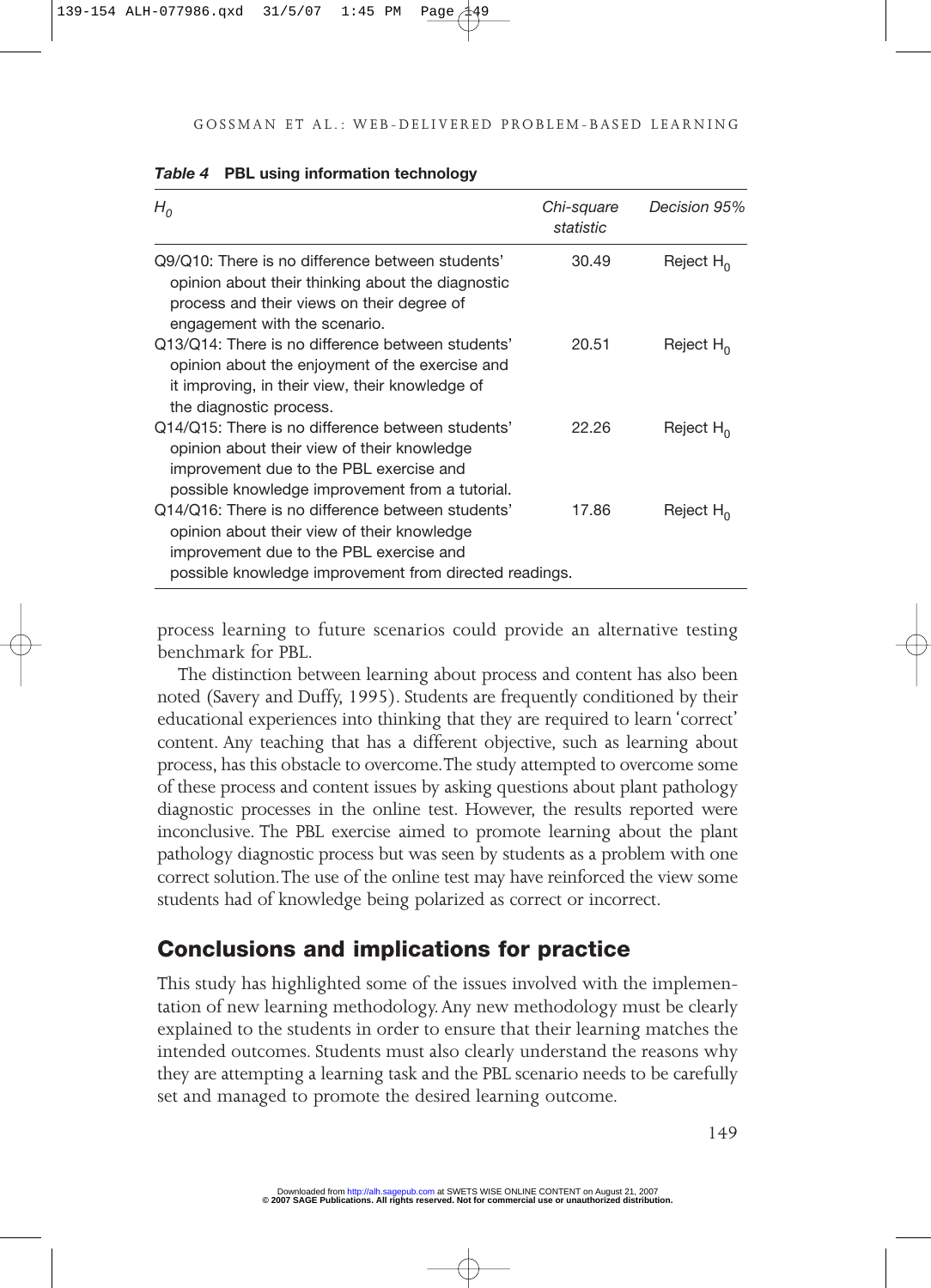The students' approach to the ICT delivered problem scenario highlights some of this study's limitations. The presentation of the scenario in a normally timetabled but noticeably different session may have enhanced the students' view of having a problem to solve. It would be better to evaluate ICT and PBL when students are not aware that they are undertaking something different. In addition, the nature of the subject for the scenario may have led students towards thinking that there was one correct diagnosis. The difficulties in constructing correct, partly correct and incorrect multiple choice questions about a process also need to be noted. Further work in this area could lead to a refinement of this technique.The number of paired responses  $(n=32)$  for the t-tests also limits the generalizability of the study. Replicating it with larger numbers of students across a variety of courses will provide more evidence to support PBL effectiveness claims.

One of the elements of problem-based learning is that the 'teaching and learning stems from, and comes after, exposure to a scenario or trigger (the "problem") which is presented without prior detailed teaching of the material involved' (Fry et al., 2003: 376). In this scenario, the exposure of students to the problem prior to any teaching presented a particular issue. The students tended to consider the learning to be about the issue (i.e. what was happening to the plants in the orchard), rather than the approach to be adopted for confronting a generic problem (i.e. how to approach and diagnose plant pathology problems in the field). The aim was to create a situation where the students learnt how to think like plant pathologists and to reflect upon such metacognitive processes. However, because of the way the work was presented outside the formal lesson sequence and with a rather limited introduction, many of the students simply searched for a solution to the scenario. It is perhaps a response to years of formal teaching that when given a problem the first inclination of a student is to search for a correct answer. This might be overcome with integration of the scenario into the formal sessions of class teaching.

The research replicated Beer's (2005) results with no statistically significant change in pre/post test scores recorded. It also supports Prince's (2005) view that PBL engenders positive student attitudes.This was particularly the case when PBL was compared with reading as a learning method. Although the students in this study were not asked about their degree of satisfaction with their experiences, the positive responses to questions 10, 13 and 14 (see Figure 3) suggest agreement with Major and Palmer's (2001) views about PBL and student satisfaction.

PBL in this study does not seem to significantly improve students' learning of 'content'. However, PBL using ICT, as undertaken in this study, does promote greater engagement with the subject. Further research might be able to draw more conclusive arguments for the use of PBL because of the greater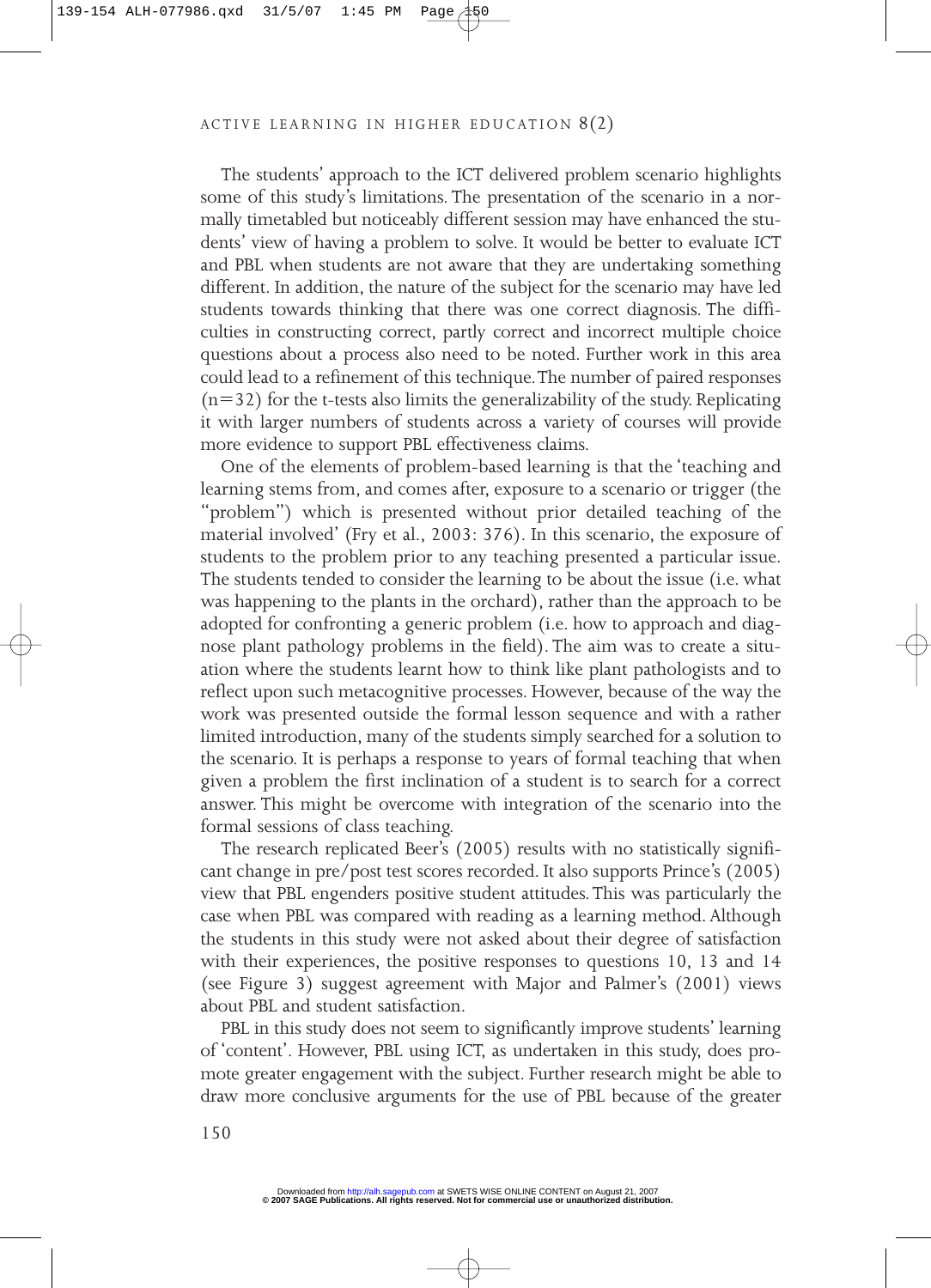engagement it engenders. It seems logical to suggest that students might learn more if they are more engaged with the process.A study might compare two concurrent papers, one using PBL and one using more 'traditional' methods. However, the problem of how to measure the educational 'output' remains. Problem-based learning and the development of generic thinking and cognition skills can be seen to be at odds with content coverage and knowledge retention. Another productive direction for research could be to investigate what effect the use of PBL has on student metacognition. Perhaps this could be achieved by mapping students against Perry's (1979) developmental stages before and after a course using PBL as the teaching methodology.Again, comparisons with 'traditional' courses could be made.

PBL clearly offers a viable alternative to 'traditional' course delivery although its knowledge gain claims in comparison to other methodologies are still open to debate.This study does provide further evidence to support the notion that students derive greater satisfaction from PBL compared with other 'traditional' methodologies.

#### **References**

- ANONYMOUS (2006) 'PBL Interactive Software for Developing Problem Diagnostic Skills':<http://www.pblinteractive.org/> [accessed 16 August 2006].
- BEERS, G. (2005) 'The Effect of Teaching Method on Objective Test Scores: Problembased Learning Versus Lecture', *Journal of Nursing Education* 44(7): 305–309.
- BONWELL, C. (2001) 'Risky Business: Making Active Learning a Reality': [http://scholar.google.com/scholar?hl](http://scholar.google.com/scholar?hlen&lr&qcache:APYAFMygmX4J:www)=en&lr=&q=cache:APYAFMygmX4J:www. missouri.edu/~petwww/library/pod/Pod%2520Items/Alternatives/Risky.pdf bonwell-risky [accessed 5 June 2006].

BOUD, D. & FELETTI, G. L. (1991) *The Challenge of Problem-Based Learning*. New York: St. Martin's Press.

BOWDEN, A. & NEWTON, R. (1996) 'The Use of Problem-based Learning in the Education of Adults in Part-time Higher Education', in Miriam Zukas (ed.) *Proceedings of the Twenty Sixth Conference of SCUTREA*. University of Leeds, 2–4 July.

CARLSON, P. (1998) 'Teacher-driven Design of Educational Software', in S. McNeil, J. D. Price, S. Boger-Mehall, B. Robin and J. Willis (eds) *Proceedings of SITE 98: Society for Information Technology & Teacher Education International Conference*, pp. 455–59.

Charlottesville,VA: Association for the Advancement of Computing in Education. COHEN, L. & MANION, L. (1994) *Research Methods in Education* (4th edn). London: Routledge.

- ENTWISTLE, N. (2000) 'Promoting Deep Learning Through Teaching and Assessment: Conceptual Frameworks and Educational Contexts':<http://www.tlrp.org/> acadpub/Entwistle2000.pdf [accessed 5 June 2006].
- FRY, H., KETTERIDEGE, S. & MARSHALL, S. (2003) *A Handbook for Teaching and Learning in Higher Education* (2nd edn). London: Routledge Falmer.
- GIBSON, I. S., O'REILLY, C. & HUGHES, M. (2002) 'Integration of ICT within a Projectbased Learning Environment', *European Journal of Engineering Education* 27(1): 21–30.
- GIJBELS, D., DOCHY, F., VAN DEN BOSSCHE, P. & SEGERS, M. (2005) 'Effects of Problembased Learning: A Meta-analysis from the Angle of Assessment', *Review of Educational Research* 75(1): 27–61.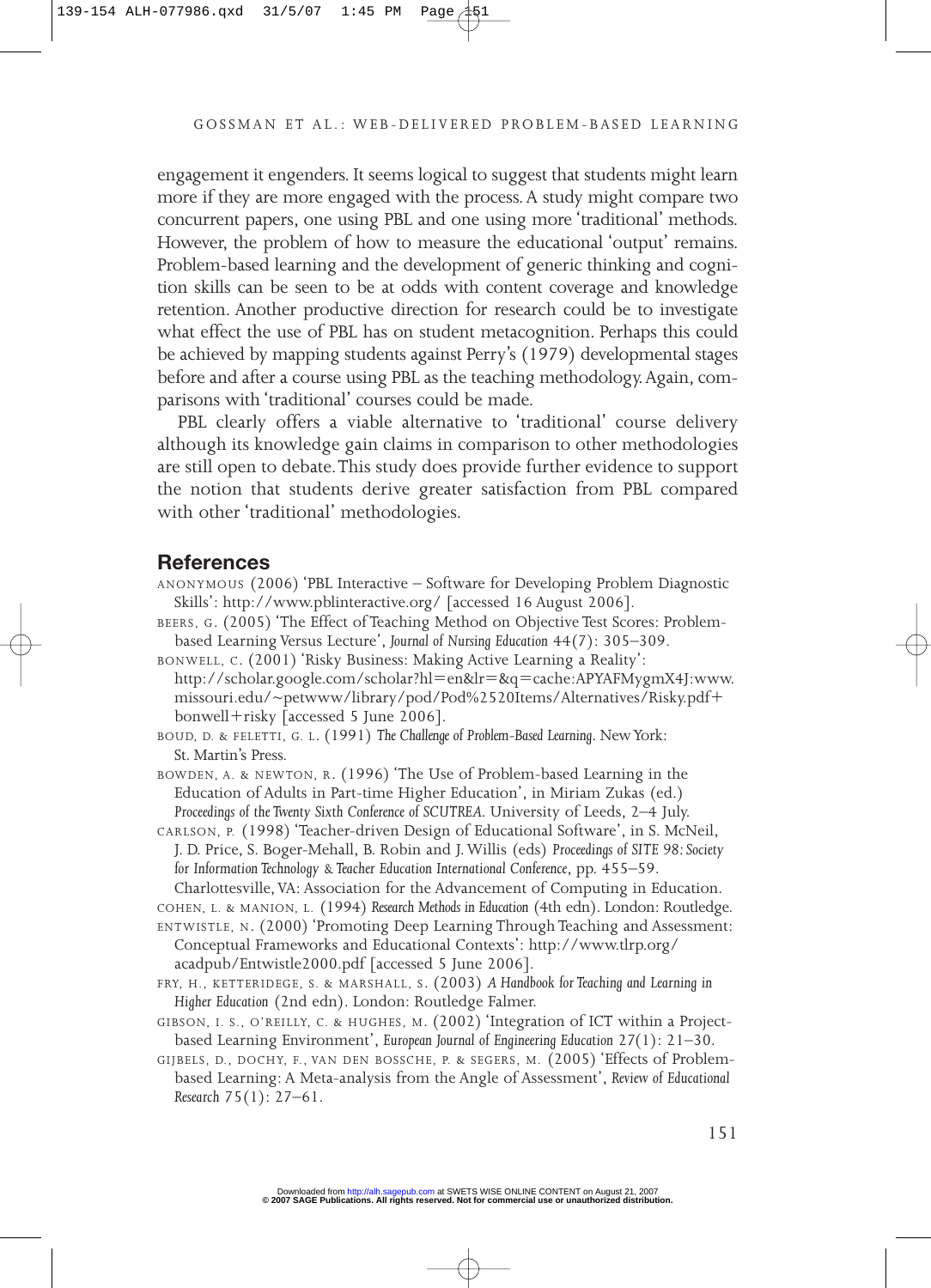- HAKE, R. (1998) 'Interactive-engagement Versus Traditional Methods: A Sixthousand-student Survey of Mechanics Test Data for Introductory Physics Courses', *American Journal of Physics* 66(1): 64–74.
- KIRSCHNER, P., SWELLER, J. & CLARK, R. (2006) 'Why Minimal Guidance During Instruction Does Not Work: An Analysis of the Failure of Constructivist, Discovery, Problem-based, Experiential and Inquiry-based Teaching', *Educational Psychologist* 41: 75–86.
- KUMAR, M. & KOGUT, G. (2006) 'Students' Perceptions of Problem-based Learning', *Teacher Development* 10(1): 106–116.
- LOCKHART, A. & LE DOUX, J. (2005) 'A Partnership for Problem-Based Learning', *The Science Teacher* 72(December): 29–30.
- MAJOR, C. & PALMER, B. (2001) 'Assessing the Effectiveness of Problem-Based Learning in Higher Education: Lessons from the Literature', *Academic Exchange Quarterly* 5(1): 4–9.

MOUST, J. H. C., VAN BERKEL, H. J. M. & SCHMIDT, H. G. (2005) 'Signs of Erosion: Reflections on Three Decades of Problem-based Learning at Maastricht University', *Higher Education* 50(November): 665–83.

- NEWMAN, M. (2003) *A Pilot Systematic Review and Meta-Analysis on the Effectiveness of Problem Based Learning*. London: Middlesex University.
- PERRY, W. G. (1979) 'Cognitive and Ethical Growth:The Making of Meaning', in A.W. Chickering (ed.) *The Modern American College*. pp. 76–116. London: Jossey-Bass.
- PRINCE, J. (2005) 'Does Active Learning Work? A Review of the Research', *Journal of Engineering Education* 93(3): 223–31.
- RHEM, J. (1998) 'Problem Based Learning: An Introduction':<http://www.ntlf.com/> html/pi/9812/pbl\_1.htm [accessed 5 June 2006].
- SAVERY, J. R. & DUFFY, T. M. (1995) 'Problem Based Learning: An Instructional Model and its Constructivist Framework', *Educational Technology* 35(5): 31–8.
- STEWART, T. M. & GALEA, V. J. (2006) 'Approaches to Training Practitioners in the Art and Science of Plant Disease Diagnosis', *Plant Disease* 90(5): 539–47.

WATSON, G. (2002) 'Using Technology to Promote Success in PBL Courses': <http://technologysource.org.ezproxy.aut.ac.nz/article/> using\_technology\_to\_promote\_success\_in\_pbl\_courses [accessed 5 June 2006].

### **Biographical notes**

PETER GOSSMAN is a senior lecturer at the Centre for Educational and Professional Development at AUT University in Auckland. Originally a secondary school teacher in Manchester in England, he moved to New Zealand twice and worked at Lincoln University as a Teaching and Learning Adviser. Recently he moved to AUT University to take up a similar post. He is interested in what aids students in their learning and how their conceptions of knowledge can be challenged.

*Address:* CEPD, Level 4, 46 Wakefield Street, Private Bag 92006, Auckland, 1010, New Zealand. [email: peter.gossman@aut.ac.nz]

TERRY STEWART is a senior lecturer in plant protection at Massey University in Palmerston North in New Zealand.Terry has used scenario-based teaching in his own courses for over 15 years. He is chairman of the International Society of Plant Pathology's (ISPP) Teaching Committee and has an active research and development programme examining ways to improve the learner's experience, both in his own discipline and beyond.